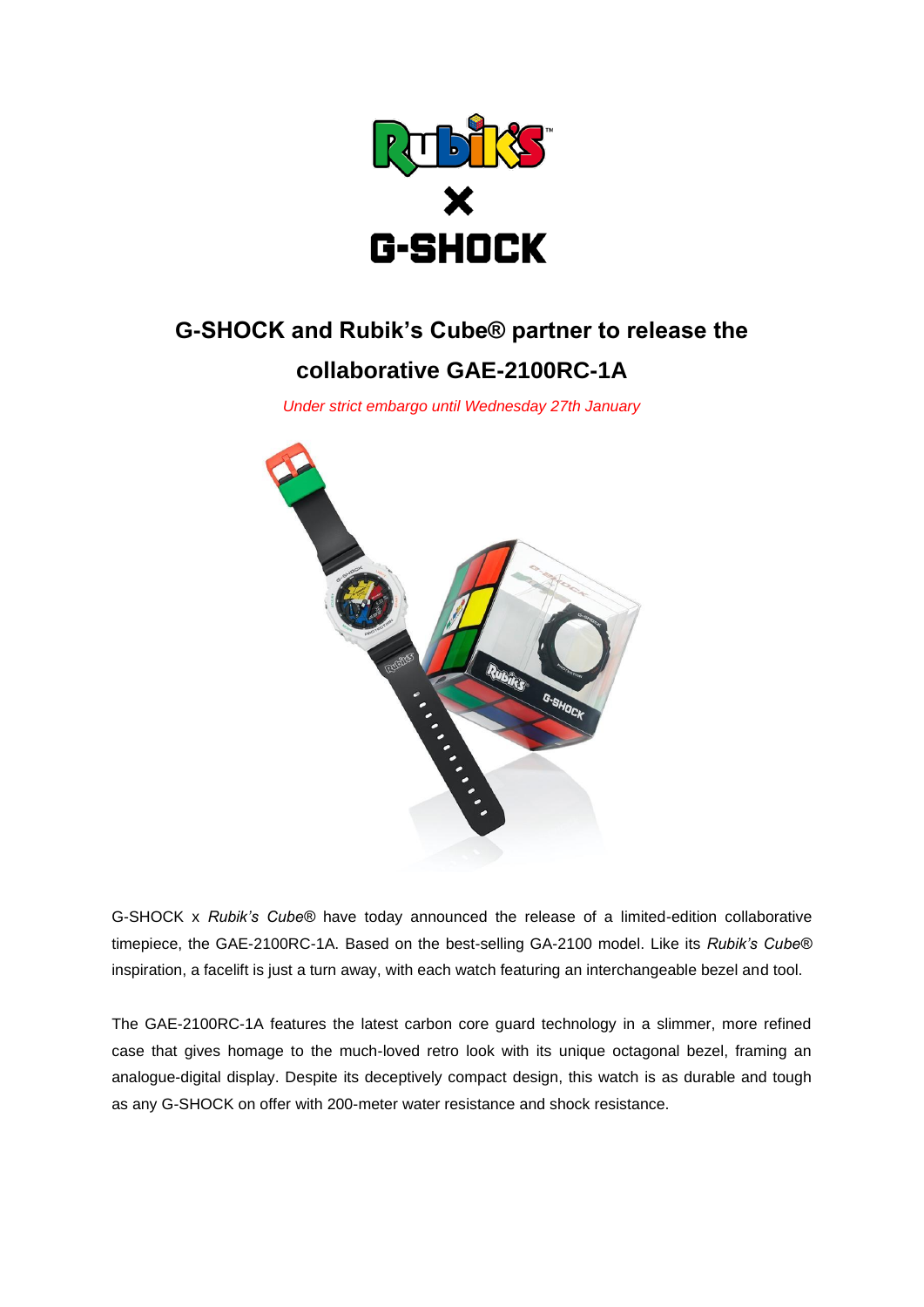Invented in 1974 by Ernő Rubik, the *Rubik's Cube®* has become one of the best-selling toys in history, with 450+million cubes sold to date. Global icons favour the hugely popular puzzle from Harry Styles and Ryan Gosling to Justin Bieber and Will Smith.

On the collaboration, Casio has commented "There are a lot of synergies between G-SHOCK's approach to building watches and Rubik's iconic Cube. A tough eye-catching exterior with deeper complexities and a shared 'Never Give Up' philosophy make this a very natural partnership*."*

The collaboration is available from February 2022 onwards at the G-SHOCK Flagship Store as well as selected retail partners, and is priced at XXX.

## **DOWNLOAD THE IMAGE ASSET PACK HERE: [TBC]**

#### **About G-SHOCK**

Built from a mission by creator Mr. Ibe to create the unbreakable watch, G-SHOCK is the watch that stunned the world with a concept for toughness that defied conventional watchmaking logic. G-SHOCK creates technologically advanced watches that can resist gravity, freezing temperatures, high water pressure and magnetic fields, watches built to last forever through a constant pursuit of toughness. Launched in 1983, G-SHOCK celebrated its 35th Anniversary in 2018 and its watches have sold over 100 million in over 100 countries during that time. Alongside its classic offering, G-SHOCK launched its Premium range in 2011. The G-SHOCK Premium collection uses the highest standards of engineering and rigorous testing at its design centre in Yamagata, Japan, to ensure that every piece remains true to the original concept, whilst a combination of fine materials and styling deliver the ultimate in luxury timepieces.

## **About Rubik's**

Invented in 1974 by Erno Rubik, the Rubik's Cube is the most famous puzzle toy in history with 98% global awareness. Recognized for its unique combination of colors and shapes. The Rubik's Cube continues to inspire and challenge all ages for generations to come.

# **Technical Features**

- **Display Illumination:** Dual Illuminator: Separate illumination of the analogue and digital components ensures optimum readability in low light conditions., Selectable illumination duration (1.5 seconds or 3 seconds), with afterglow
- **Battery Life:** Approximately 3 years
- **Dimensions:** 48.5 x 45.4 x 11.8 mm
- **Interchangeable Bezel:** Features two bezel options (black or white) and bezel changing tool